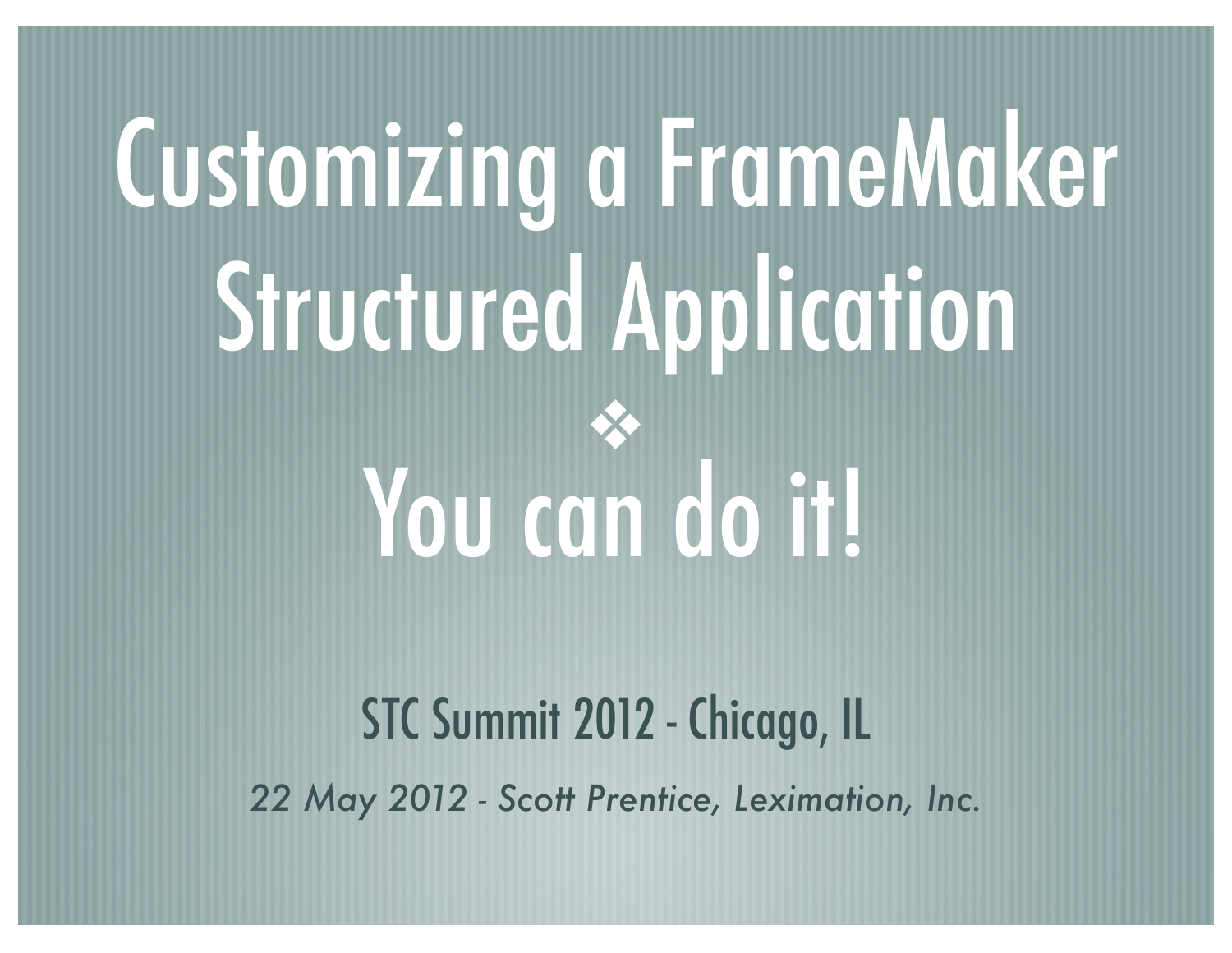### Introduction

- Scott Prentice, President of Leximation, Inc.
- Specializing in FrameMaker plugin development as well as structured FrameMaker conversions, consulting, and development. FrameMaker user/developer since 1991.
- Developed DITA‐FMx, a FrameMaker plugin for efficient DITA authoring and publishing.
	- Developer of custom Help systems and creative/functional web applications.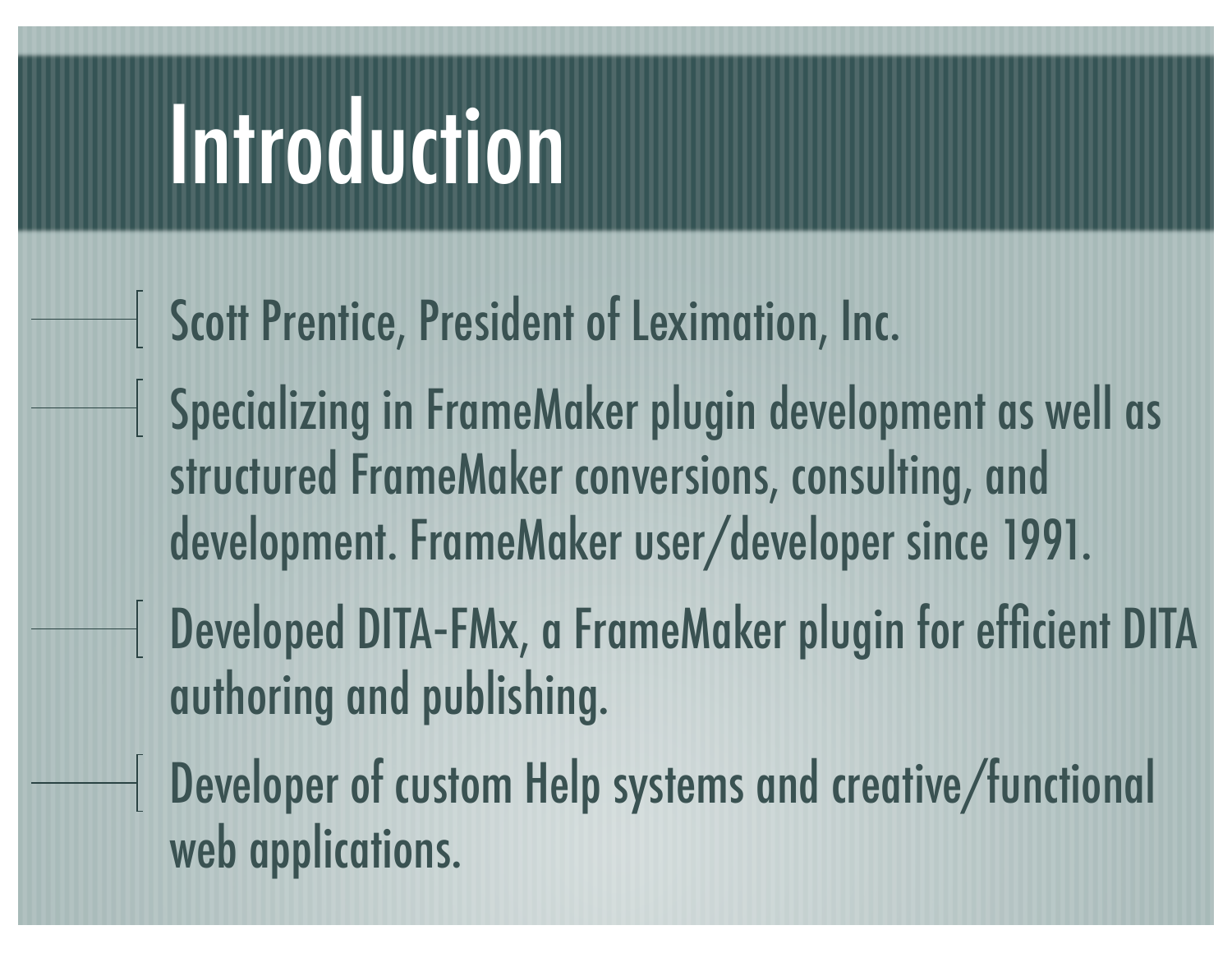#### Before we start...

- I'll be working with a DITA structured application. These concepts apply to all apps, don't get caught up in "DITA".
- I'll be using DITA-FMx apps and processing tools. This is just for convenience, it is not required.
- Eive demo with real content ...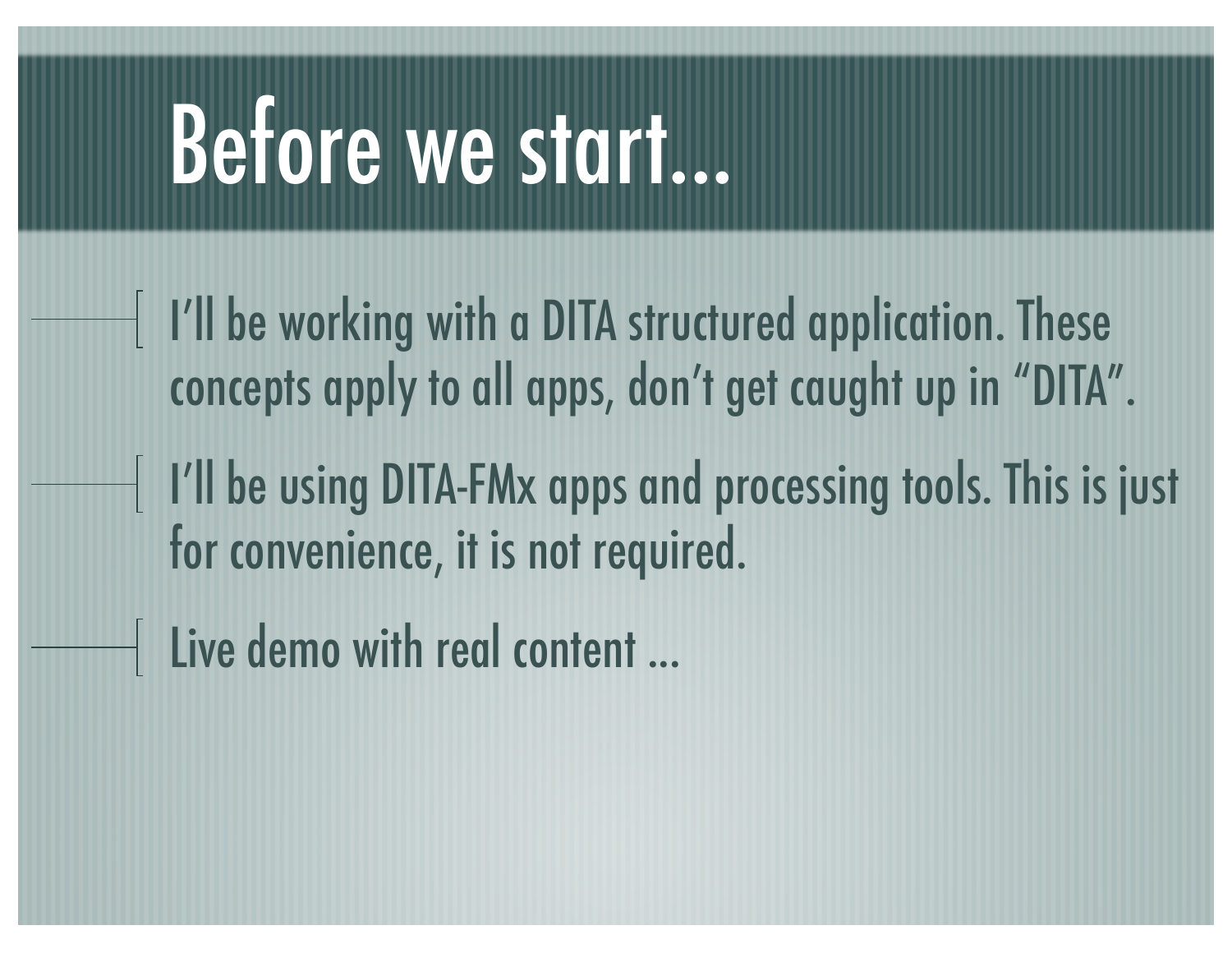## Structured application?

- Structured application applies formatting to XML files opened in FrameMaker
- Similar in concept to CSS / HTML .. but more
- Applies formatting based on context
- Can perform transformation of structure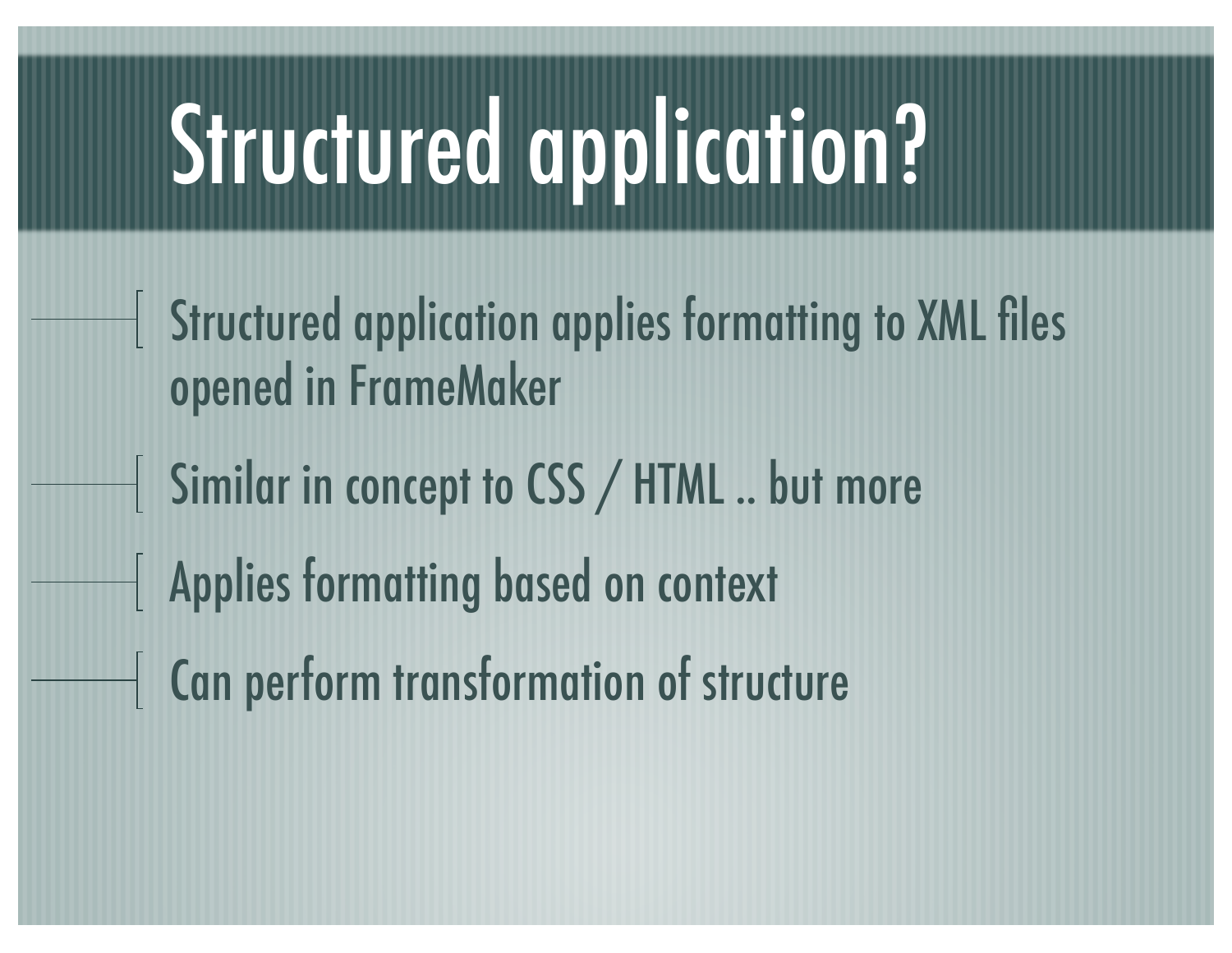## But why?

FrameMaker is both an XML authoring and publishing tool "Front-loads" the PDF publishing effort Want well-formatted PDFs? Conceptually similar to XSL-FO development (but far easier)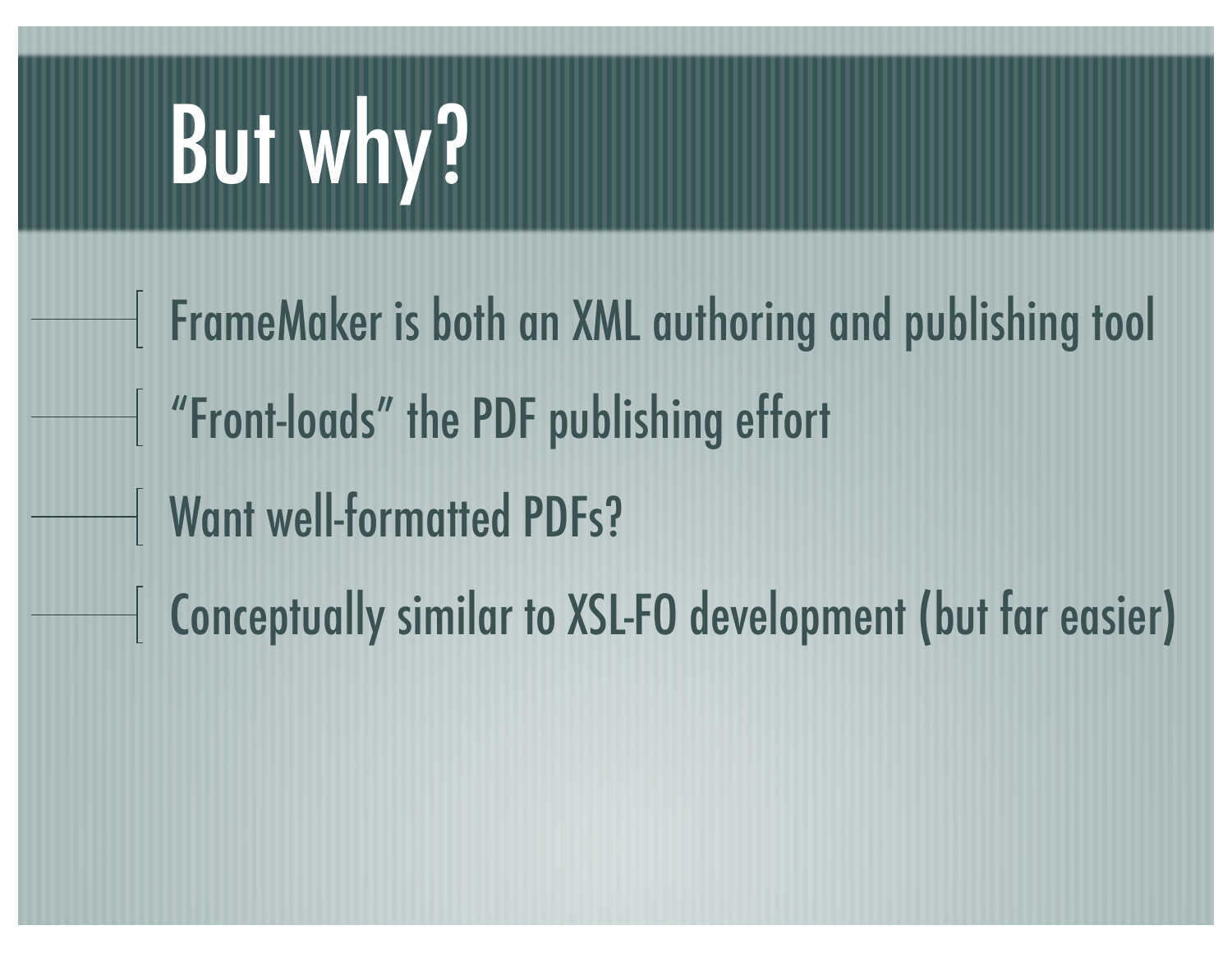#### Structapp components

- DTD Document Type Definition FIEDD - Element Definition Document
- Template
- Read/write rules
- XSLT import and/or export stylesheets
- | Import/export FDK client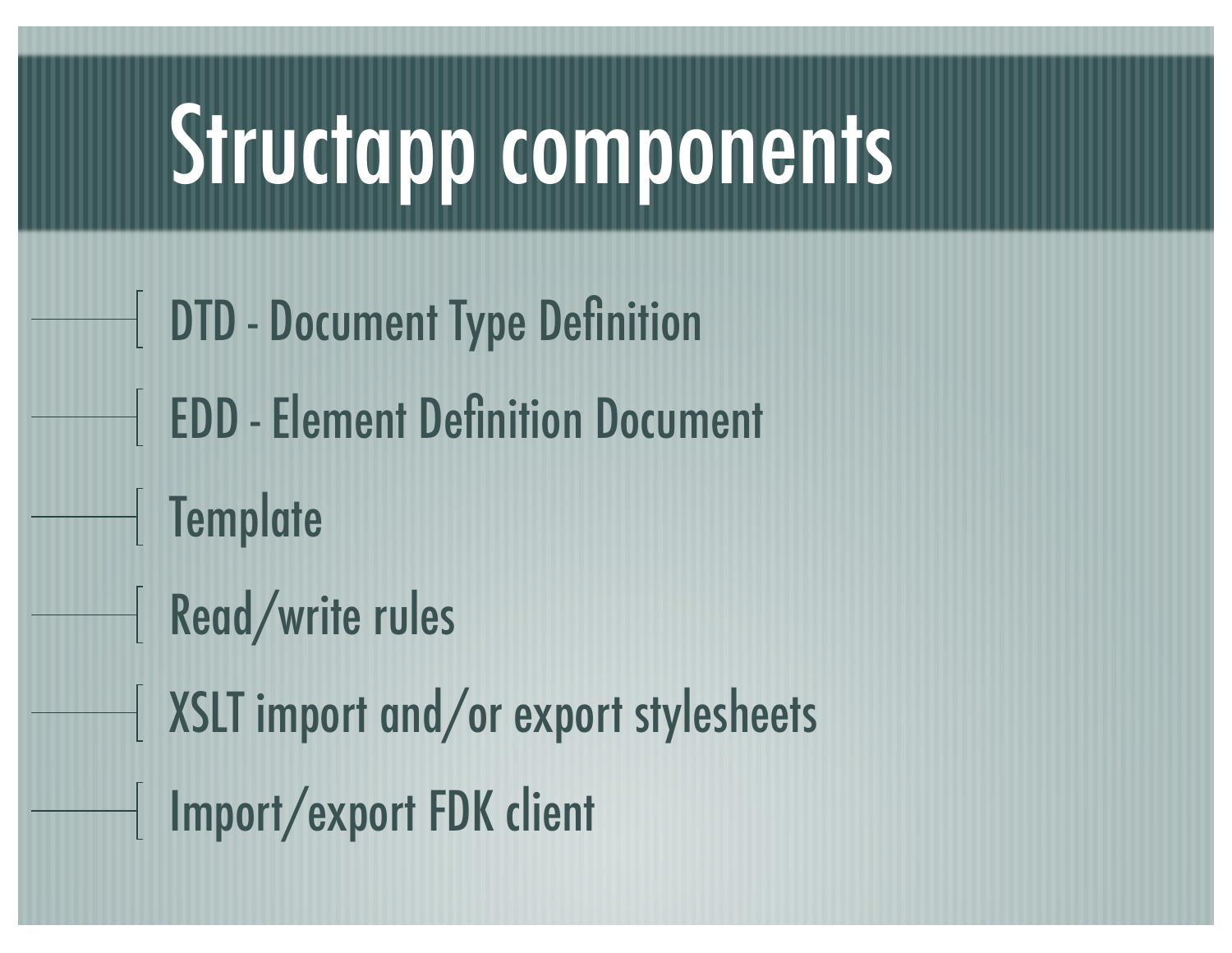## Relationship of components

- DTD defines the model
- EDD created from the DTD, references styles in template
- Template defines the styles and page layout, contains a copy of the EDD
- Read/write rules defines special element properties as read from or written to XML on disk
- XSLT import and/or export stylesheets optionally perform transformation on import or export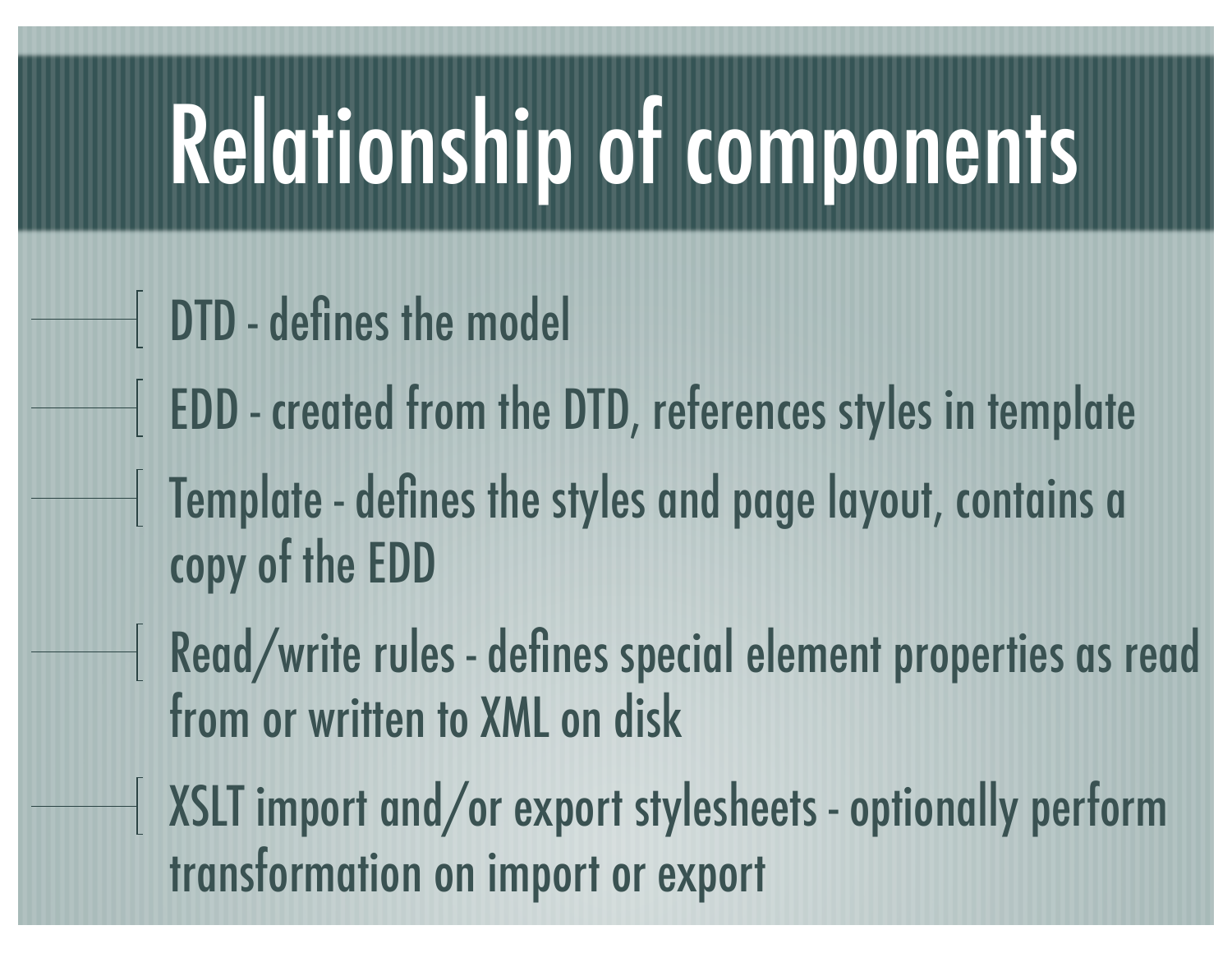#### Create a new app?

- $\perp$  Creating complex app can be a bit of work
	- Create EDD from DTD
	- Modify EDD to apply context rules
	- Import EDD into template
- You can create an app from a DTD and CSS
	- Open DTD as EDD
	- Import CSS into EDD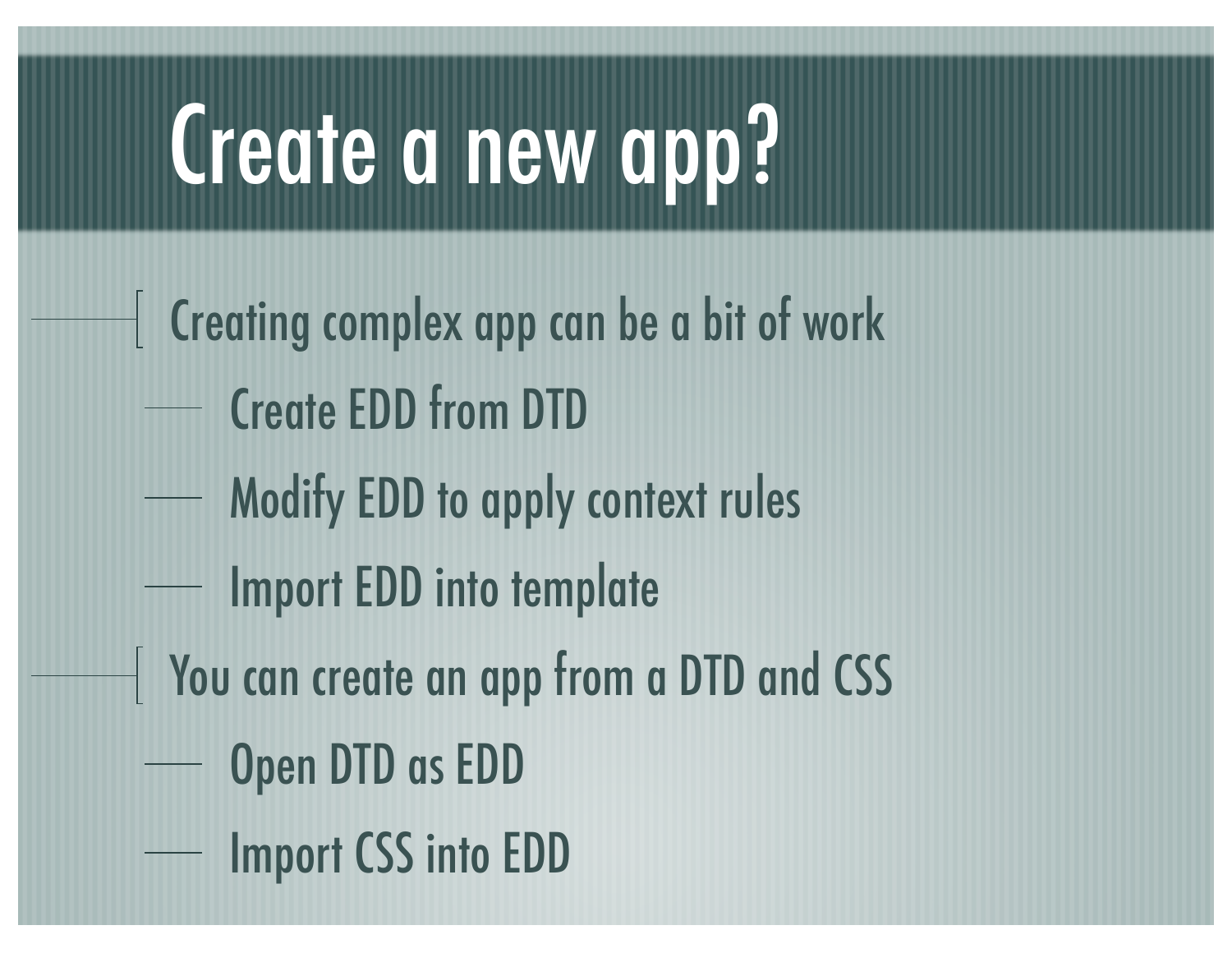## Customize existing app?

- If possible, it's best to start from an existing app First, clone the structured application files Next, create a new structured application definition Then, start with template modifications: Modify paragraph or character styles and formats Update the page layout headers/footers (master pages)
	- Update the reference pages as needed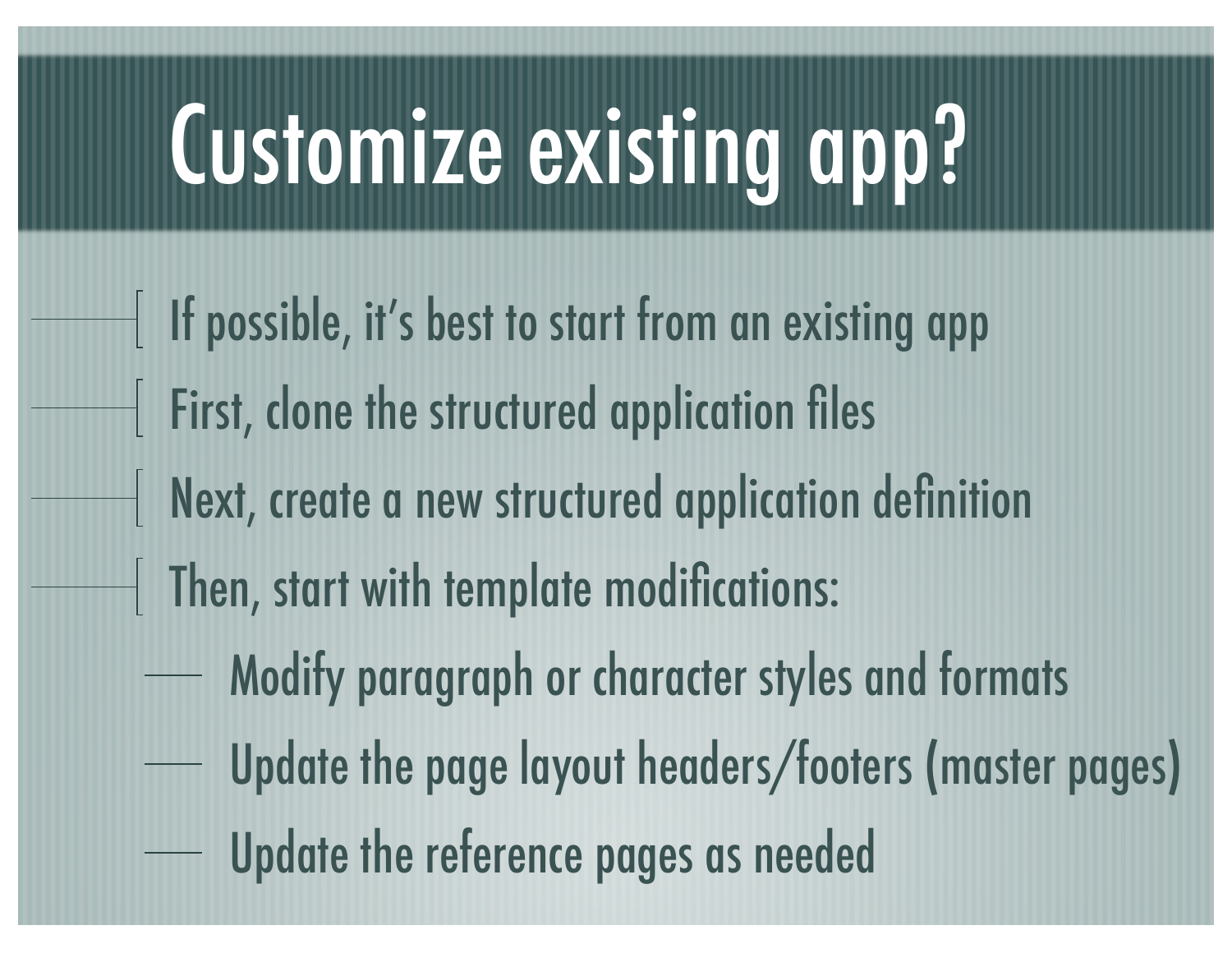# <DEMO - Clone apps>

- Show location of app files
- Copy main app folder to new name
- Rename app name in each EDD and import into templates
	- Update app name and rename paths in stub files
- Add stubs to structapp file
- Read structapp file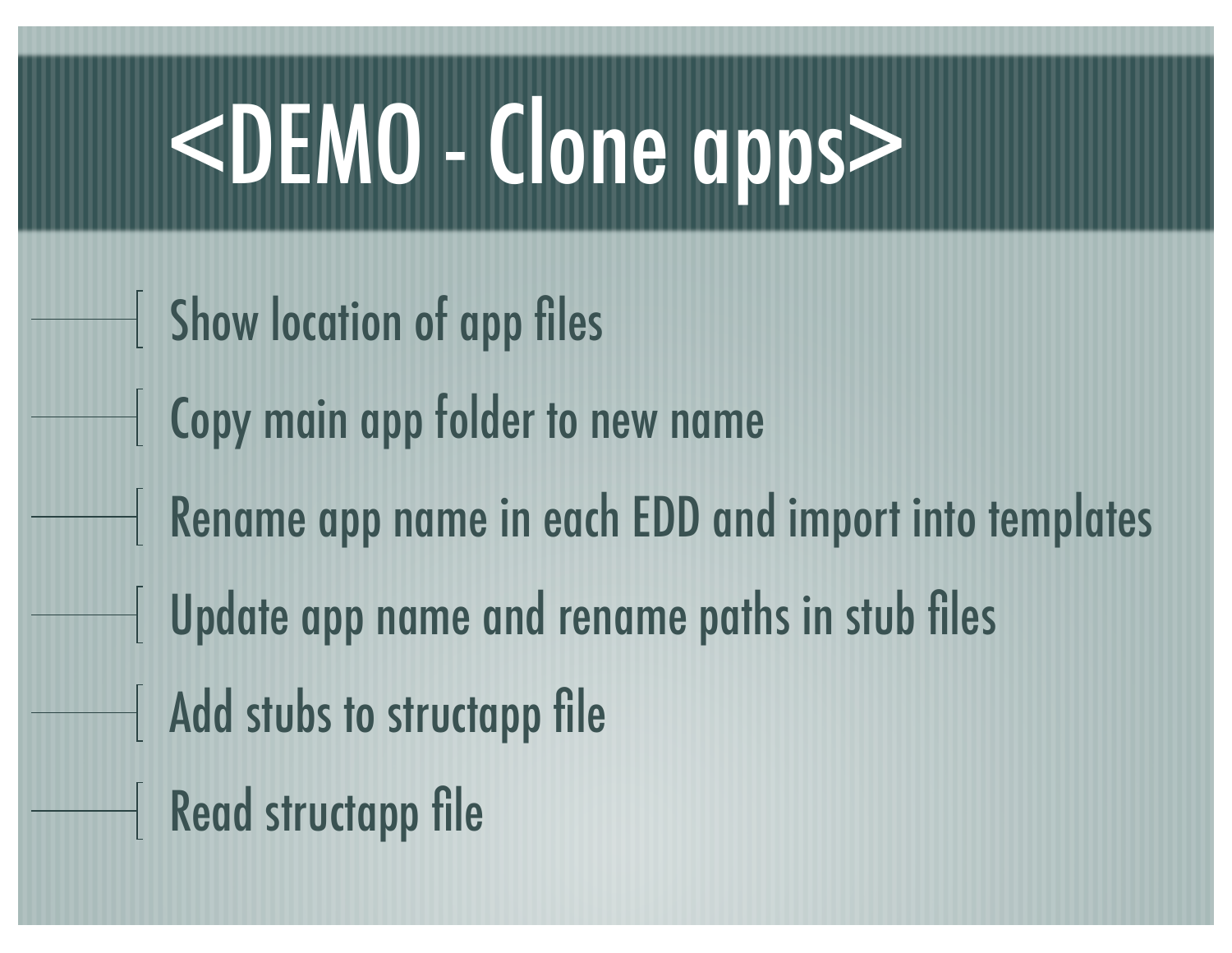# <DEMO - Modify template>

Open DITA map in FrameMaker + DITA-FMx Generate book from map View generated book .. locate items that require change Modify in generated file Open Book template and import formats from modified file Change main title font<br>Regenerate book and see changes and colored box to title change side-head space add colored box to title change chapnum color/font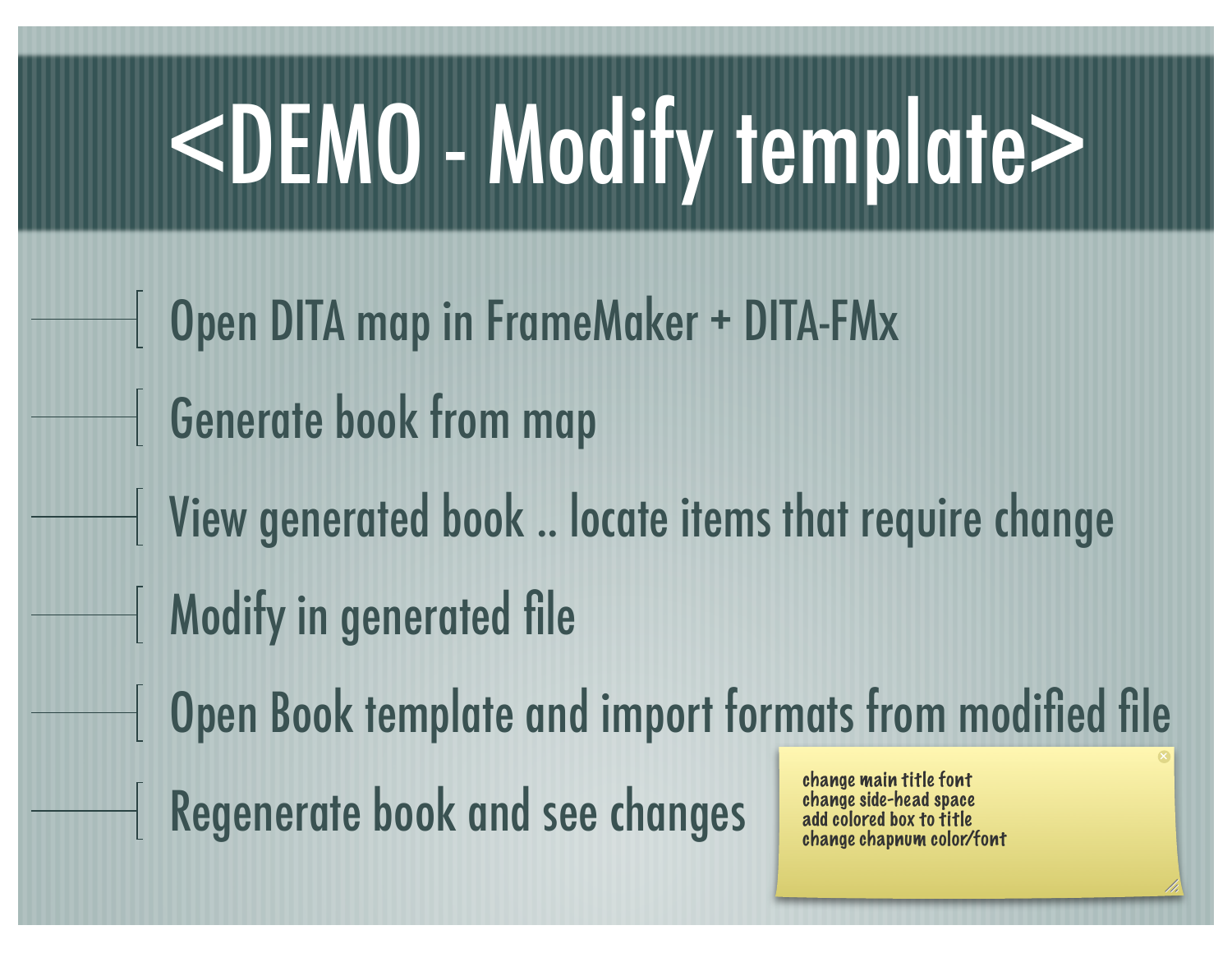## Need "structural" changes?

- If you want to modify the structure:
	- New elements or attributes
	- General rule changes
	- Special context rules
- You'll need to modify the EDD
- Then import the EDD into the template (don't forget!)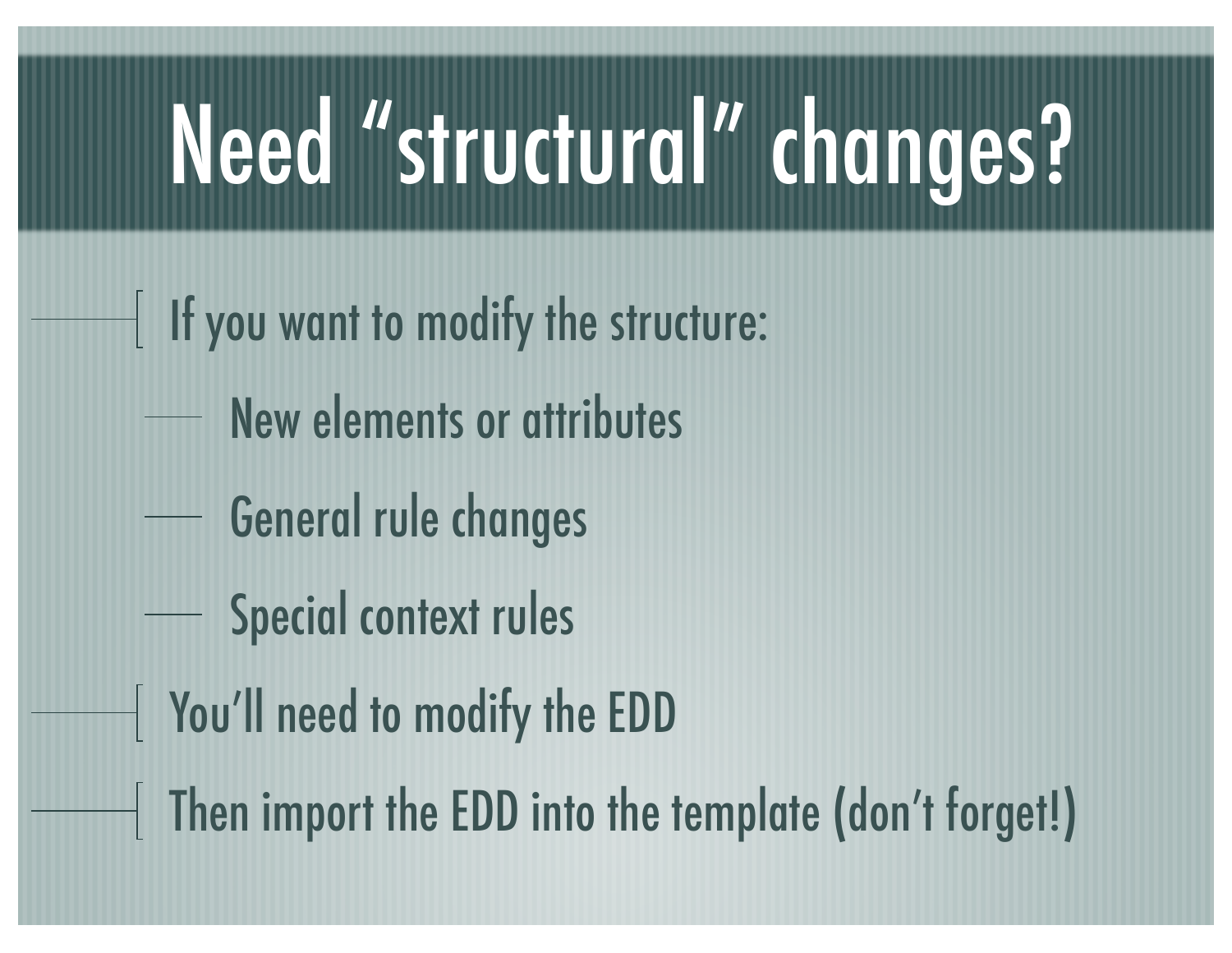# <DEMO - EDD changes>

Show general structure of EDD and element definitions Locate element to change, determine modification type Update EDD and import into test document Repeat until satisfied Import EDD into template Regenerate book and see changes Set color of shortdesc based on parent topic type task Then add support for concept concept Then add a level rule to add a SingleLine under shortdesc at first topic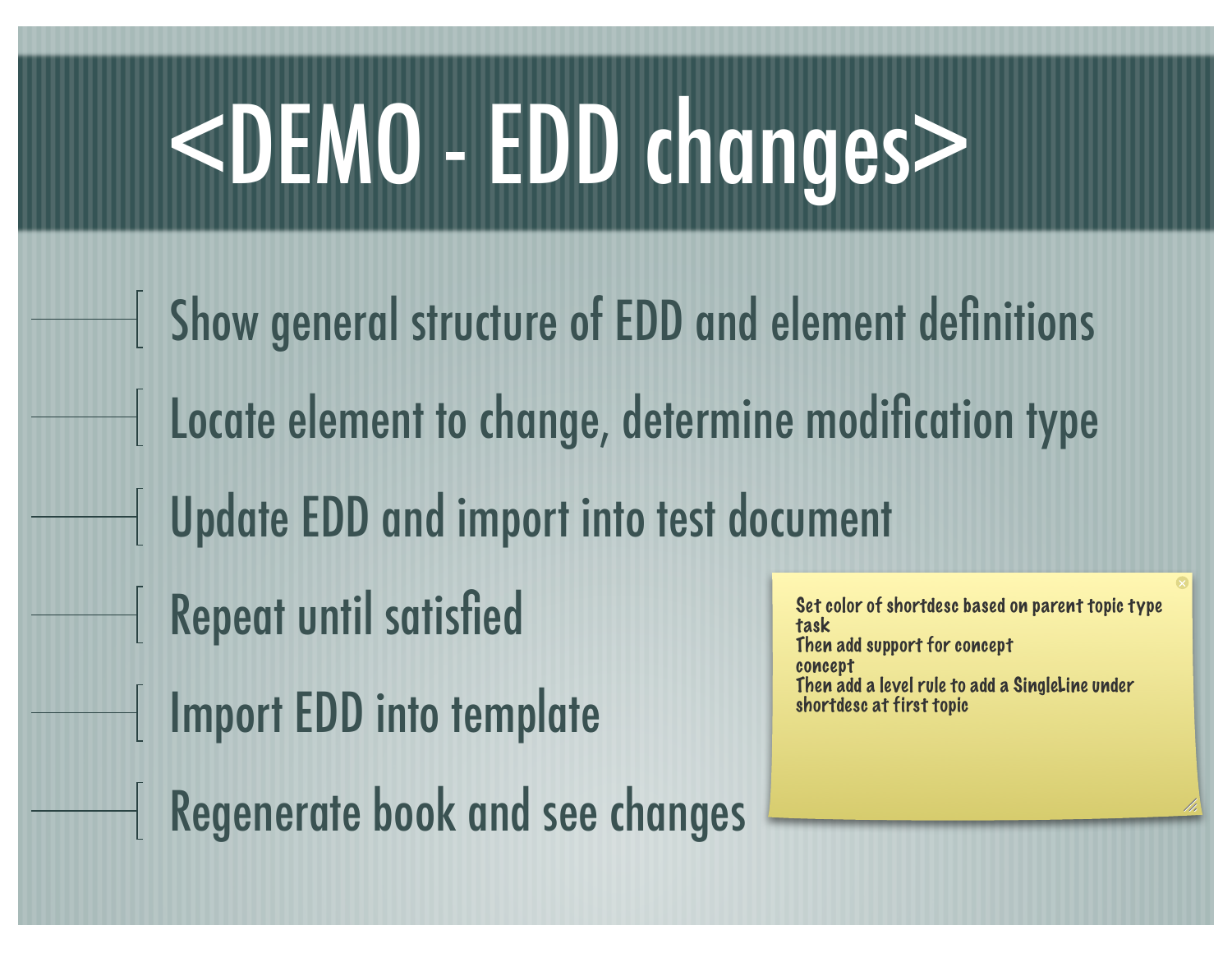# Other types of processing?

- Read/write rules allow definition of special element properties when reading or writing to disk
	- Import/export XSLT for serious modifications to the structure or content
	- Import/export FDK client (plugin) can perform any other automated processing needed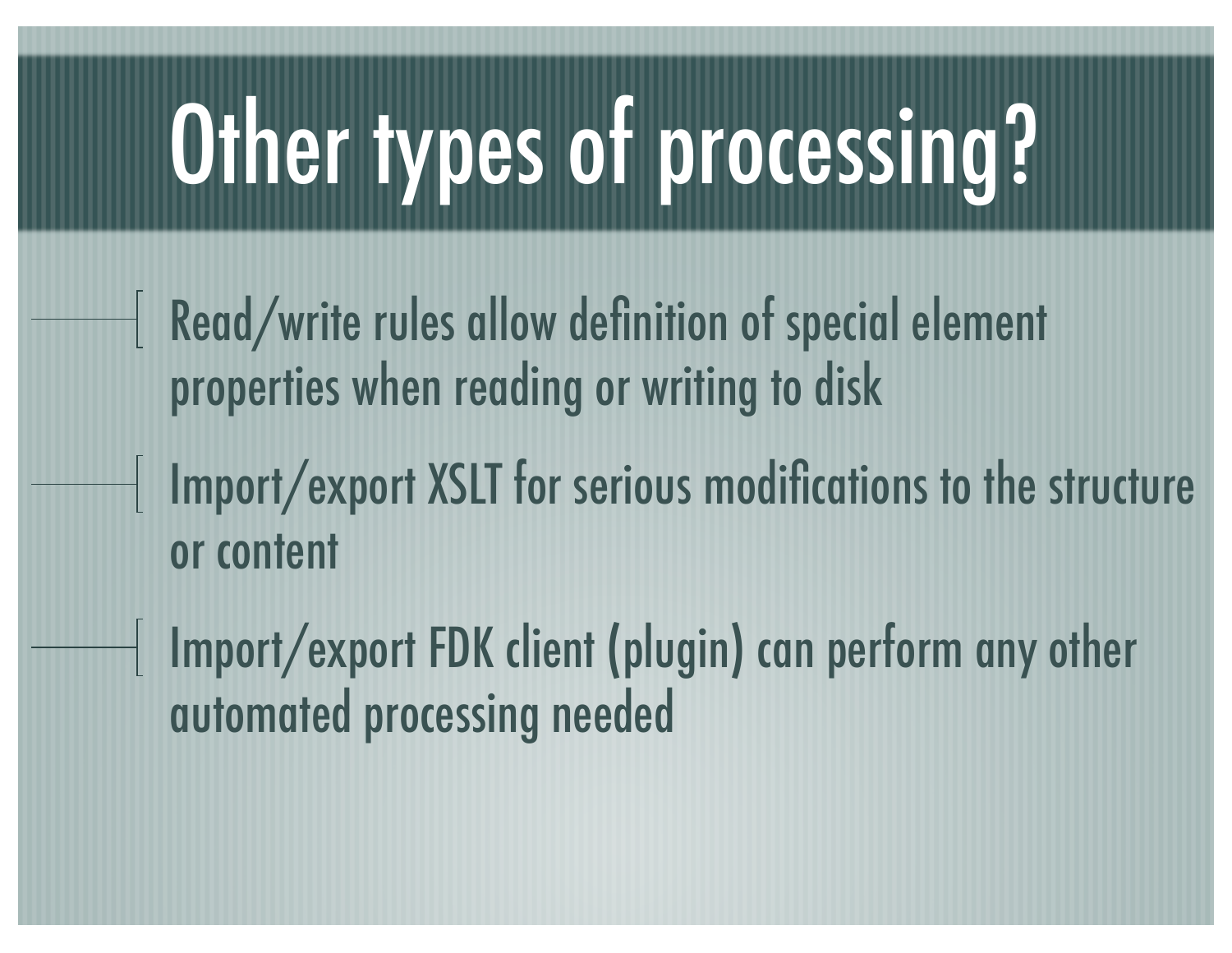## It's worth the effort!

 $\parallel$  Fine tuning a structured application can take time Leverages existing FrameMaker template skills Start simple and learn as you go Puts you in control of your PDF layout and formatting